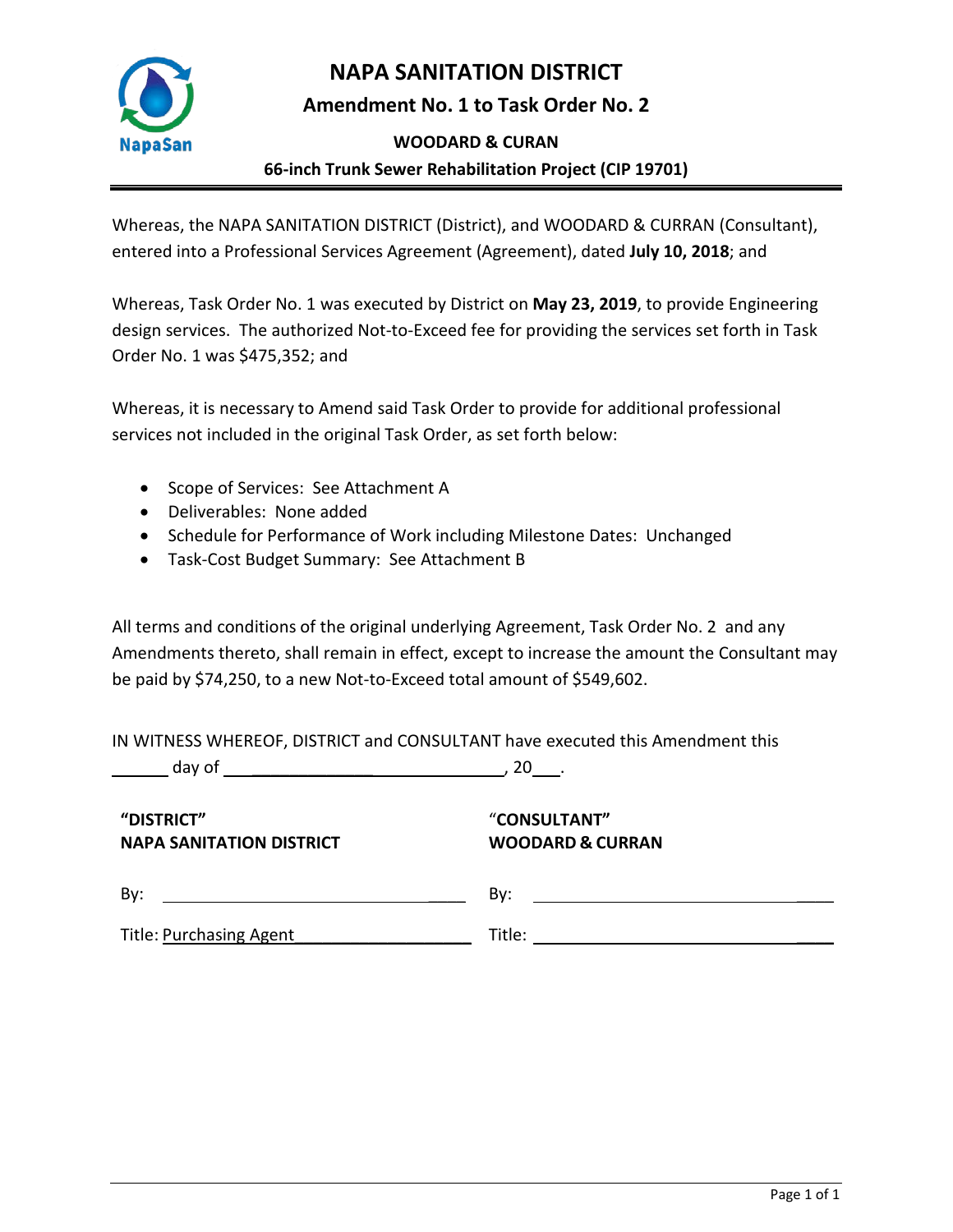# **Attachment A: Scope of Services**

#### **Reasons for Amendment No. 1A budget increase:**

#### **Task 1 Scope Additions:**

- 1. Prepare for and attend three out of scope meetings:
	- Kick-off meeting on 6/10/19.
	- Permitting Conference Call Re: Bypass Alternatives on 11/26/19
	- Project review meeting with Brown and Caldwell on 12/19/19
- 2. Additional coordination with Napa San, the internal team, and subconsultants to get the changes made.

#### **Task 5 Scope Additions:**

- 1. Original scope based on 2 bypass alternatives and discrete identified launch and reception shaft locations presented in the CEQA document. Amendment provides for 5 bypass alternatives and flexibility for contractor to use additional manholes as launch/receiving shafts.
- 2. Additional bio field work and wetland field work for additional launch and bypass alternatives.
- 3. Additional narrative in CEQA document for additional bypass alternatives.
- 4. Additional environmental assessment for additional launch and bypass alternatives.
- 5. Additional graphics and mapping, field work, report preparation for cultural resources.

#### **Reasons for Amendment No. 1B budget increase:**

#### **Task 5 Scope Additions:**

- 1. Amendment provides for the addition of Spiral Wound Lining to the CEQA document as a rehabilitation alternative open to the Contractor during construction. Original CEQA document was based on CIPP lining for rehabilitation.
- 2. Additional engineering analysis and GIS work for addition of spiral wound lining alternative.
- 3. Revisions and additions to the IS/MND Project Description to include spiral wound alternative, plus, new and updated figures.
- 4. Additional environmental analysis in the IS/MND to cover spiral wound alternative.
- 5. Additional coordination with subconsultants to add spiral wound lining alternative.
- 6. Updates to the Cultural Resources Report and Biological Resources Technical Report including updated maps.